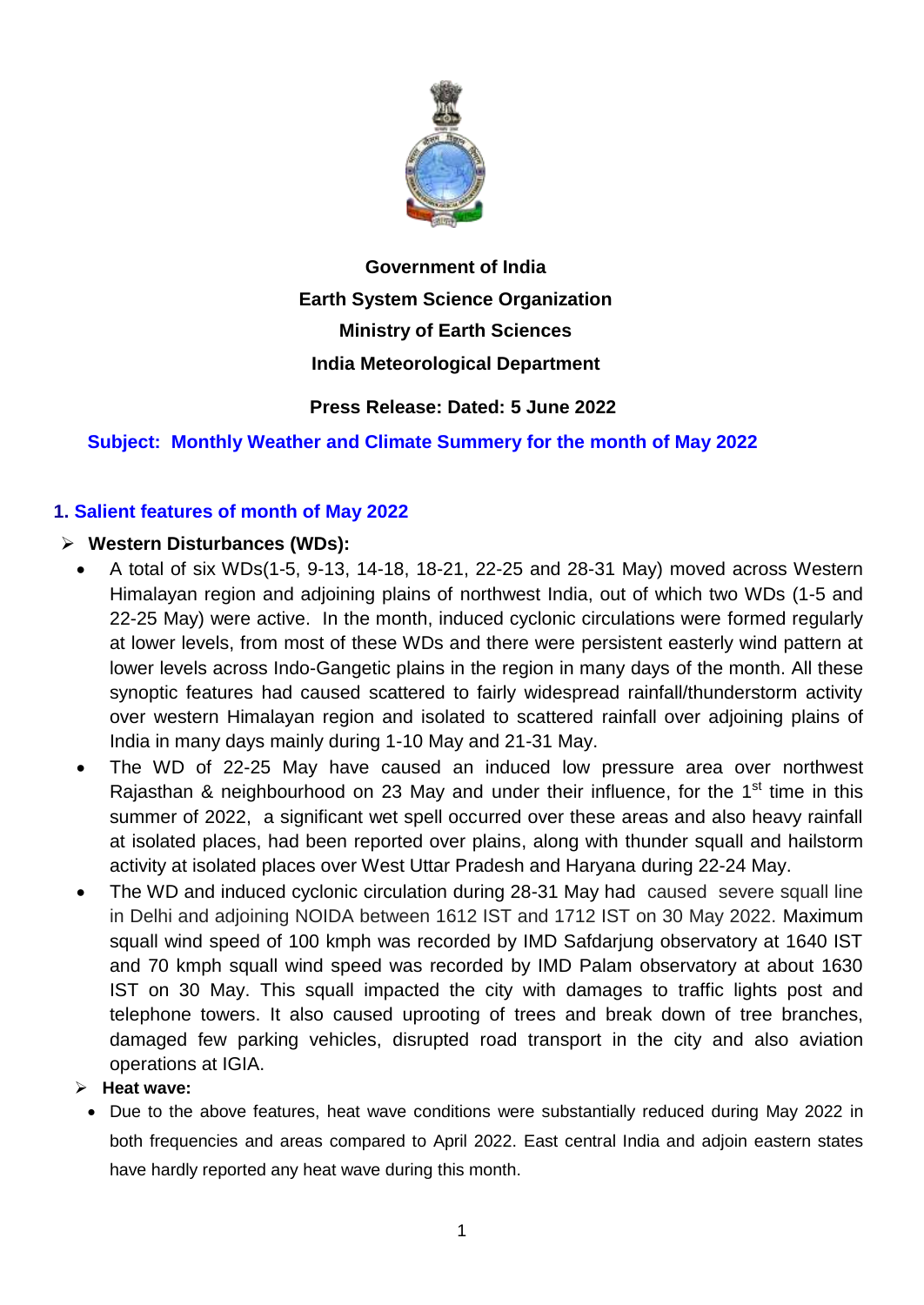## **Thunderstorms over east and northeast India:**

- Over the Peninsular India and northeastern states and adjoin eastern India, due to favorable synoptic weather systems and wind conditions, rain and thunderstorms occurred at regular intervals. Sates like Kerala and Karnataka had most cases heavy rainfall events occurred during 10-23 May and then during 28-31 May during the month while northeastern states had a long spell of heavy to very heavy rainfall with isolated extremely heavy rainfall during 11-22 May 2022 causing flash flood and riverine floods over part of these states.
- **Cyclones and depression over north Indian Ocean:**
- A total of 2 low pressure systems formed over Bay of Bengal during the month against normal of 1 (severe cyclonic storm "Asani" during  $7<sup>th</sup> - 12<sup>th</sup>$  May over Southeast Bay of Bengal and adjoining south Andaman Sea and Depression over Gulf of Martaban and adjoining Myanmar during 20th-21st May, 2022) while Arabian Sea had no system formed during the month).
- **Monsoon onset over Kerala:**
- Southwest Monsoon has set in over Kerala on 29th May, 2022 against the normal date of 01st June.

### **2. Frequency of Heavy Rainfall events over India**

Heavy rainfall events occurred mainly over some stations of south peninsular India and northeast India. The location of occurrences of extremely heavy rainfall, heavy rainfall and heavy rainfall events is shown in the Fig 1. Out of total 392 events, 9 events were extremely heavy rainfall (> 204.5 mm), 62 were very heavy rainfall (115.6 to 204.4 mm) and 321 were heavy rainfall ( 64.5 to 115.5 mm of rainfall ) events during this month.



Fig 1: The location of occurrences of heavy rainfall events in the month of May 2022.

-

Some stations received record rainfall (24 hour) during this month. The table below shows stations received 24-hour record rainfall and its previous record.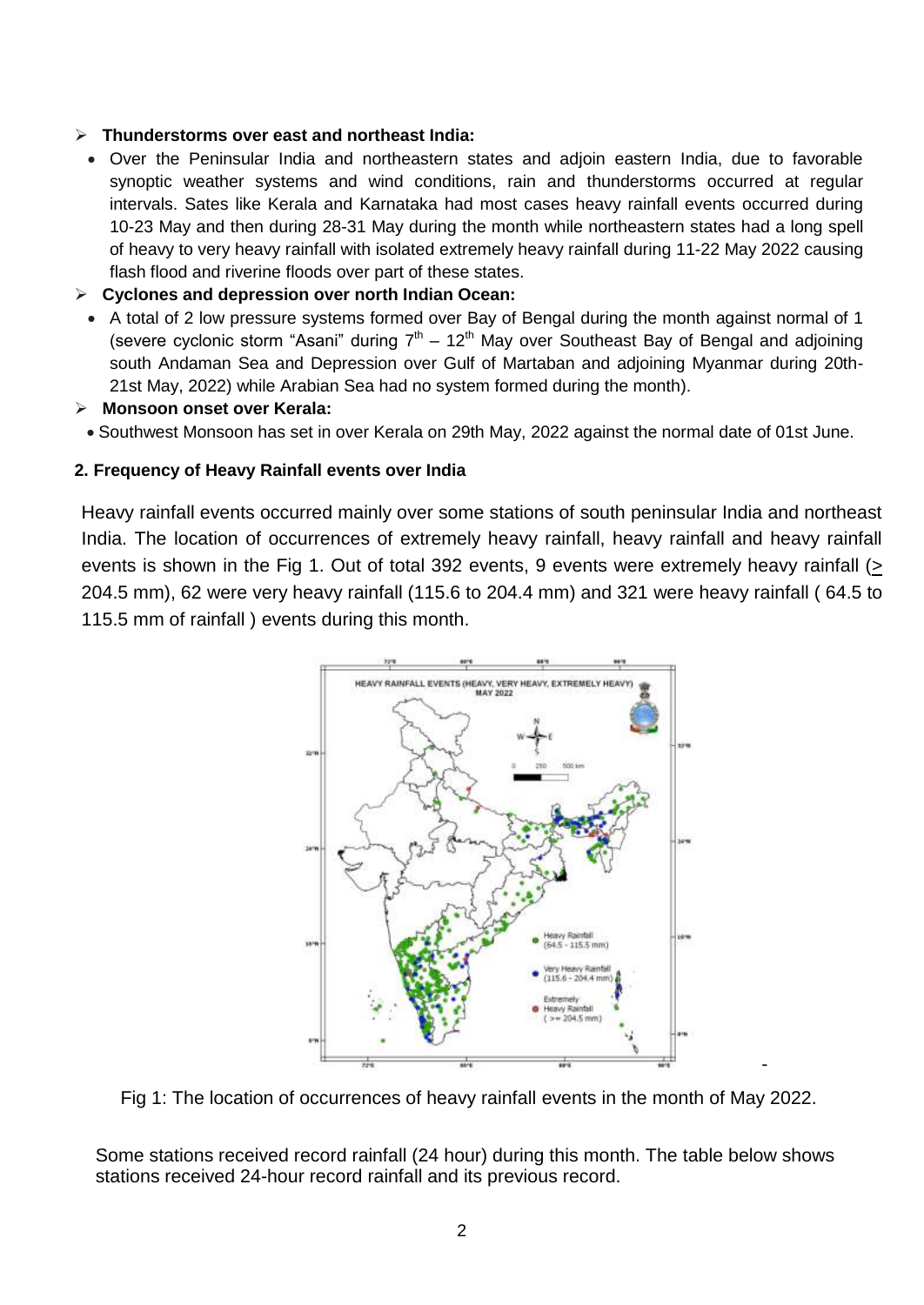| <b>Station</b>   | 24 Hour Record<br>Rainfall In May<br>$2022$ (mm)* | Date | Previous<br>Rainfall<br>Record(Mm) | Date       |
|------------------|---------------------------------------------------|------|------------------------------------|------------|
| Itanagar         | 131.8                                             | 16   | 74.4                               | 23-05-2015 |
| Orai             | 39                                                | 24   | 37                                 | 31-05-1959 |
| Gurgaon          | 73.4                                              | 23   | 58                                 | 02-05-1987 |
| Pathankot        | 11                                                | 24   | 4.4                                | 20-05-2017 |
| Jaipur Tehsil Sr | 8                                                 | 24   | 1.2                                | 09-05-1981 |
| Kavali           | 124.2                                             | 12   | 98                                 | 20-05-2010 |
| Hakimpet         | 61.2                                              | 4    | 60.4                               | 04-05-2015 |
| Chamarajanagar   | 82.2                                              | 13   | 54.8                               | 25-05-2011 |
| Davanagere       | 87.6                                              | 19   | 60.5                               | 26-05-2008 |
| Shivamogga       | 118.4                                             | 20   | 93.8                               | 31-05-1973 |
| Kochi C.I.A.L.   | 165.4                                             | 15   | 119                                | 13-05-2017 |

\*Based on real time available data

### **3. Monthly Rainfall Scenario (01 to 31 May, 2022):**

 Rainfall over the country as a whole for the month of May 2022 was 83.4 mm, which is 34% more than its Long Period Average (LPA) of 62 mm based on the data of 1961-2010. During May 2022, rainfall over South Interior Karnataka (232.3 mm) was highest since 1901. The monthly rainfall for May 2022 is given in the table below:

| Regions                | Actual<br>Rainfall (mm) | Normal<br>Rainfall (mm) | % Departure from<br><b>LPA</b> |  |
|------------------------|-------------------------|-------------------------|--------------------------------|--|
| Country as a whole     | 83.4                    | 62                      | 34                             |  |
| Northwest India        | 31.5                    | 35                      | $-10$                          |  |
| Central India          | 17.7                    | 20.1                    | $-12$                          |  |
| South Peninsula        | 140.2                   | 73.5                    | 91                             |  |
| East & northeast India | 252                     | 188.5                   | 34                             |  |

During this month, 11 sub-divisions received large excess, 9 excess, 5 normal, 5 deficient rainfall and 6 large deficient rainfall. The observed spatial rainfall, normal rainfall (Averaged over 1961 to 2010) and its departures from normal for the month of May 2022 is given in Fig 2.



RAINFALL OVER THE COUNTRY FOR MAY 2022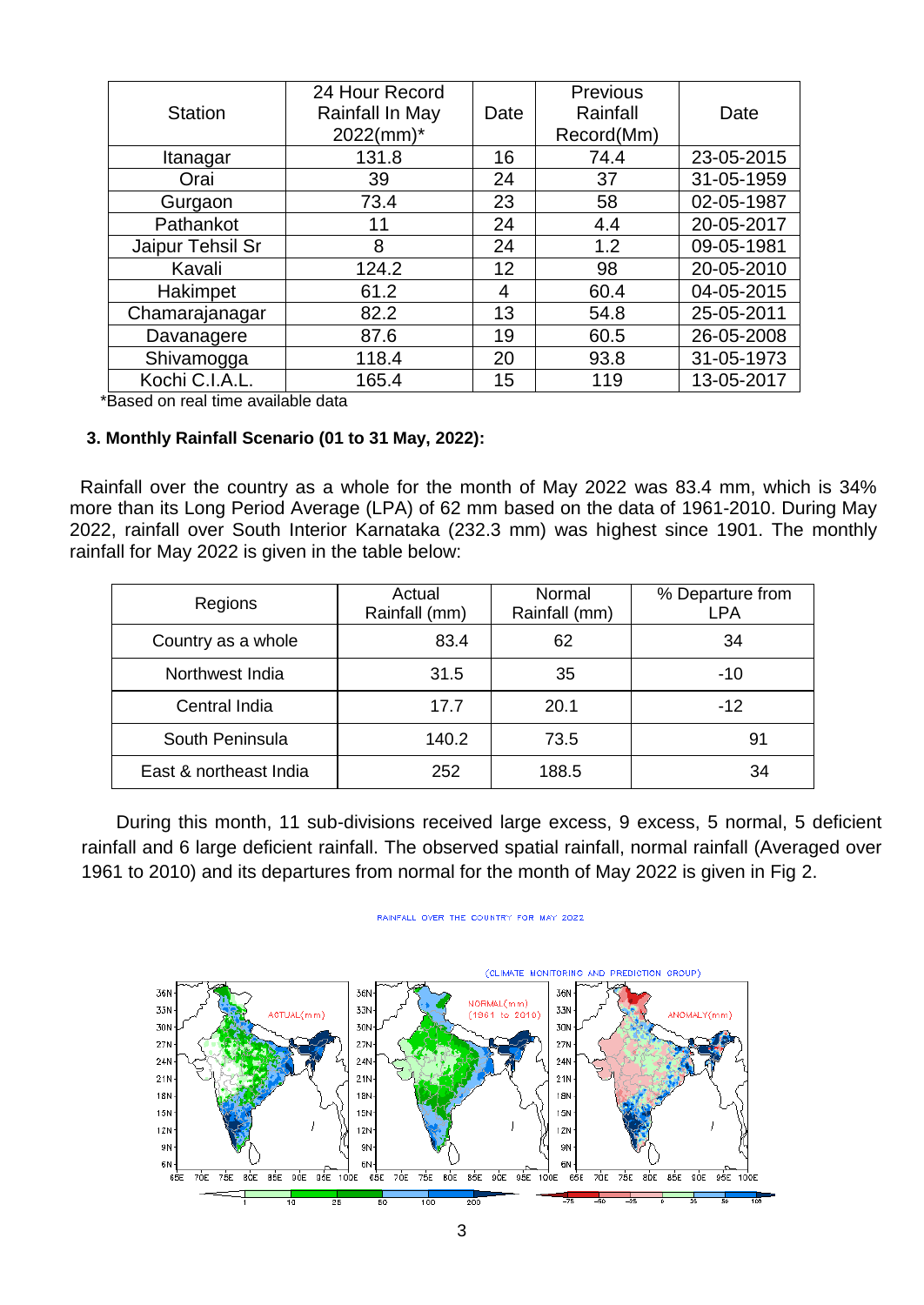Fig 2: Observed spatial Rainfall pattern for the month of May 2022 over India and their departure from normal (1961 to 2010 period)

## **4. Characteristics of Temperatures for the month of May 2022**

The observed average maximum, average minimum and mean temperature for the country as a whole during May 2022 are 35.07ºC, 24.84ºC and 29.96ºC respectively, against the normal of 35.17ºC, 24.32ºC and 29.74ºC based on data of 1981-2010. Thus, for the country as a whole, the average maximum temperature was normal with anomaly of -0.1ºC, average minimum temperature is above normal with anomaly of 0.52ºC and mean temperature is above normal with anomaly of 0.21ºC. Figure 3 shows time series of monthly average maximum, average minimum and mean temperature over all India for the month of May during 1901-2022. The temperatures during May 2022 for all India and homogeneous regions with its ranks since 1901 is given in table 1.



Fig 3: Time series of monthly average maximum, average minimum and mean temperature over all India for the month of May during 1901-2022.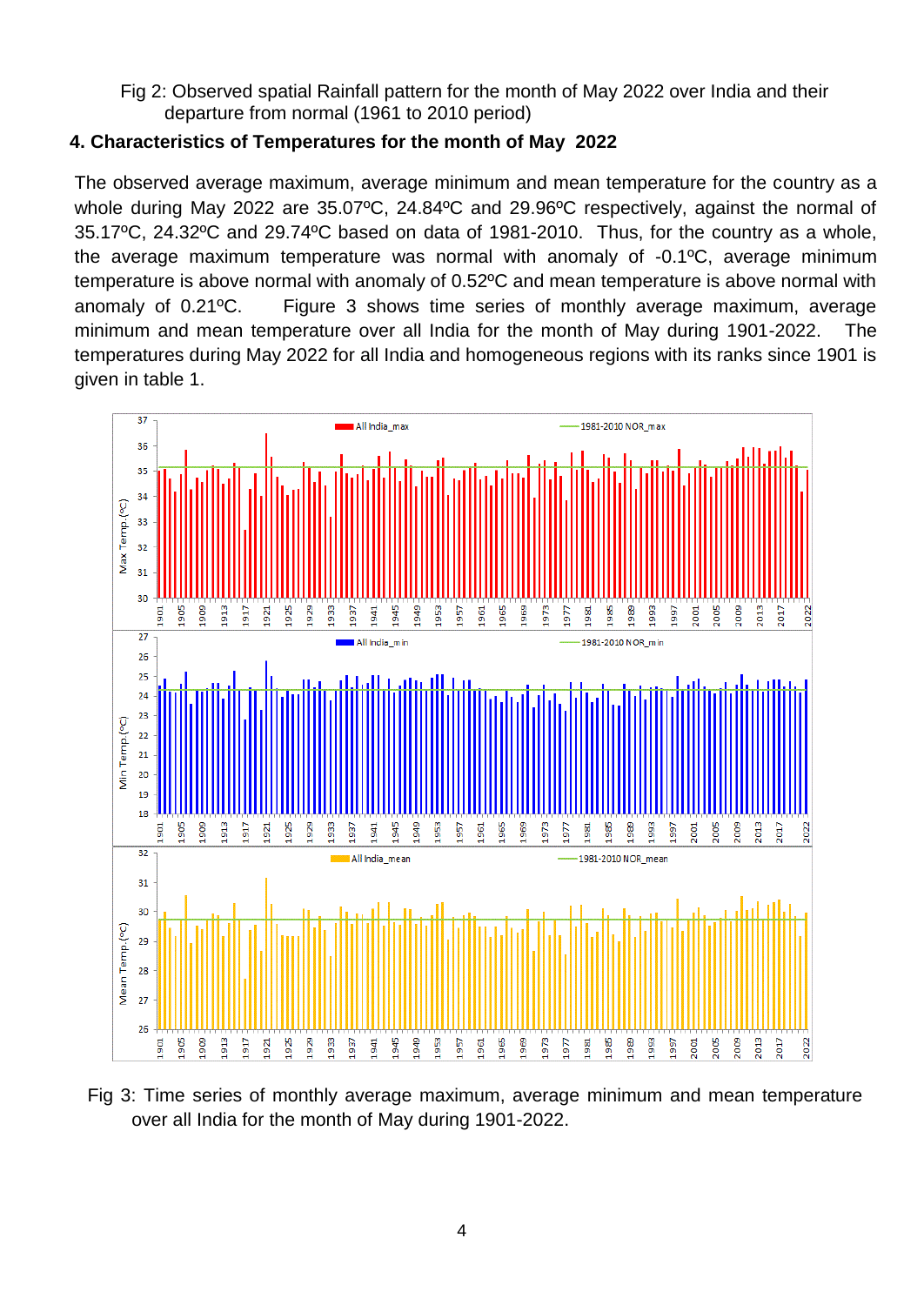| <b>MAY 2022</b>                   |                 | Max Temp $(^0C)$ | Min Temp $(^0C)$ | Mean Temp $(^0C)$ |
|-----------------------------------|-----------------|------------------|------------------|-------------------|
| <b>ALL INDIA</b>                  | <b>ACTUAL</b>   | 35.07            | 24.84            | 29.96             |
|                                   | <b>NORMAL</b>   | 35.17            | 24.32            | 29.74             |
|                                   | <b>ANOMALY</b>  | $-0.10$          | 0.52             | 0.21              |
|                                   | <b>TOP RANK</b> | 60               | 20               | 38                |
|                                   | <b>BOT RANK</b> | 63               | <b>103</b>       | 85                |
|                                   | <b>ACTUAL</b>   | 36.60            | 22.90            | 29.75             |
|                                   | <b>NORMAL</b>   | 35.58            | 21.46            | 28.52             |
| <b>NORTHWEST INDIA</b>            | <b>ANOMALY</b>  | 1.02             | 1.43             | 1.23              |
|                                   | <b>TOP RANK</b> | 23               | 9                | 14                |
|                                   | <b>BOT RANK</b> | <b>100</b>       | <b>114</b>       | <b>109</b>        |
| <b>EAST &amp; NORTHEAST INDIA</b> | <b>ACTUAL</b>   | 32.85            | 23.12            | 27.98             |
|                                   | <b>NORMAL</b>   | 33.03            | 22.64            | 27.84             |
|                                   | <b>ANOMALY</b>  | $-0.18$          | 0.48             | 0.15              |
|                                   | <b>TOP RANK</b> | 66               | 26               | 50                |
|                                   | <b>BOT RANK</b> | 57               | 97               | 73                |
|                                   | <b>ACTUAL</b>   | 37.69            | 26.38            | 32.04             |
|                                   | <b>NORMAL</b>   | 37.43            | 25.94            | 31.68             |
| <b>CENTRAL INDIA</b>              | <b>ANOMALY</b>  | 0.26             | 0.45             | 0.35              |
|                                   | <b>TOP RANK</b> | 32               | 28               | 30 <sub>2</sub>   |
|                                   | <b>BOT RANK</b> | 91               | 95               | 93                |
| <b>SOUTH PENNINSULAR INDIA</b>    | <b>ACTUAL</b>   | 33.42            | 25.88            | 29.65             |
|                                   | <b>NORMAL</b>   | 34.46            | 25.88            | 30.17             |
|                                   | <b>ANOMALY</b>  | $-1.04$          | $-0.01$          | $-0.52$           |
|                                   | <b>TOP RANK</b> | <b>101</b>       | 72               | 97                |
|                                   | <b>BOT RANK</b> | 22               | 51               | 26                |

Table1: Temperature and its anomaly during May 2022 for all India and homogeneous regions with its ranks since 1901.

The observed spatial temperature pattern of monthly average maximum, average minimum and mean temperature over India and their departures from normal (1981 to 2010 period) for the month of May 2022 is given in Figure 4.